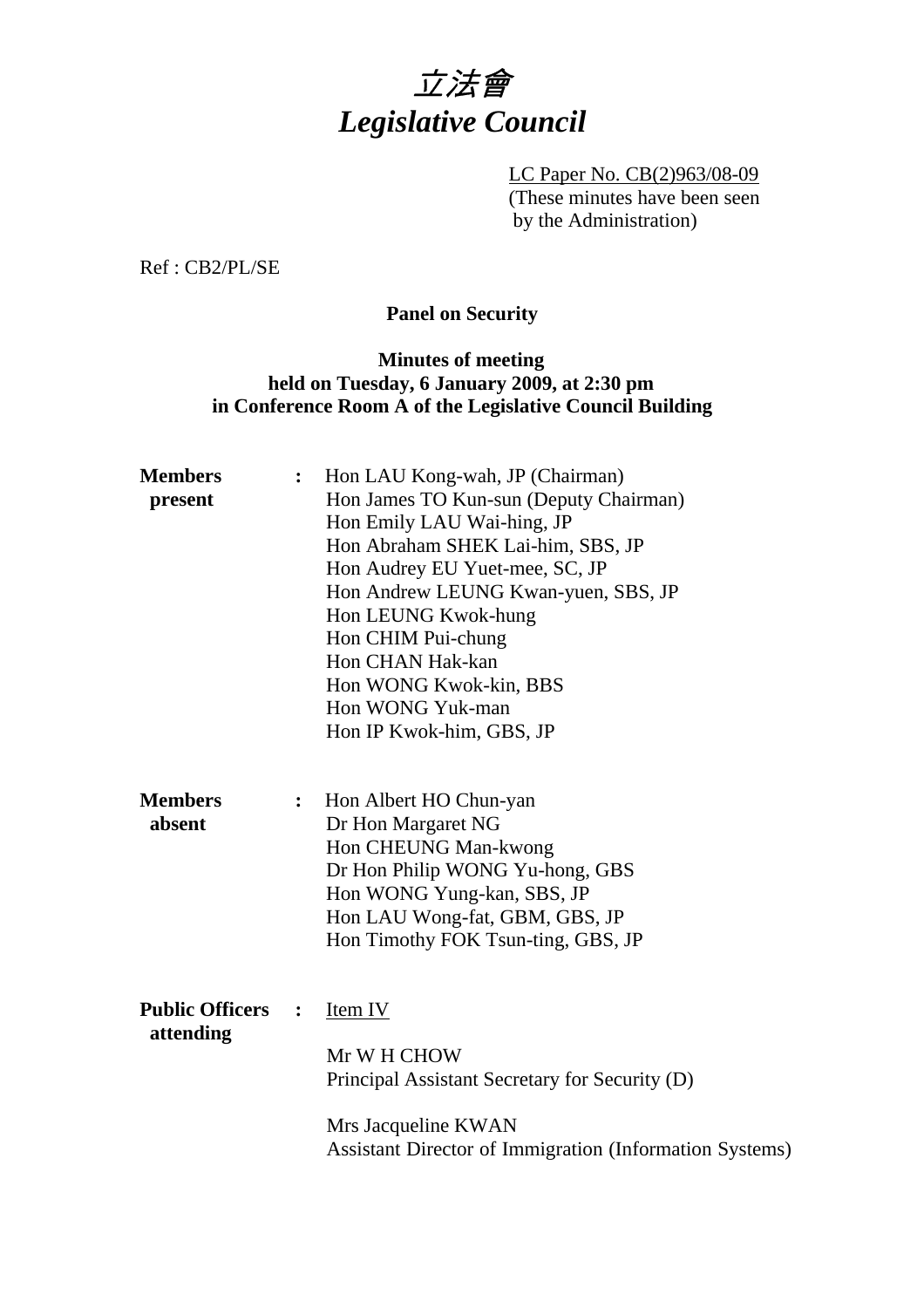| Mrs Bonnie SMITH                              |
|-----------------------------------------------|
| Deputy Privacy Commissioner for Personal Data |

Mr Allen TING Chief Privacy Compliance Officer

Item V

Mrs Jessie TING, JP Deputy Secretary for Security

Mr David LAU Principal Assistant Secretary for Security (A)

Mr Luke AU YEUNG Ho-lok, C.M.S.M. Deputy Commissioner of Customs & Excise

Mr Daniel CHEUNG Chi-kwong Senior Staff Officer (Information Technology) Customs and Excise Department

Ms Amy TSE Suk-han Senior Systems Manager (Information Technology Management Group) Customs and Excise Department

#### Item VI

Mr Paul CHENG Principal Assistant Secretary for Security (B)

Mr YAU Chi-chiu Assistant Commissioner of Correctional Services (Operations)

Mr William WONG Electronics & Data Communication Manager Electrical and Mechanical Services Department

| <b>Clerk</b> in | Mr Raymond LAM                |
|-----------------|-------------------------------|
| attendance      | Chief Council Secretary (2) 1 |

| <b>Staff</b> in | Mr LEE Yu-sung                   |
|-----------------|----------------------------------|
| attendance      | Senior Assistant Legal Adviser 1 |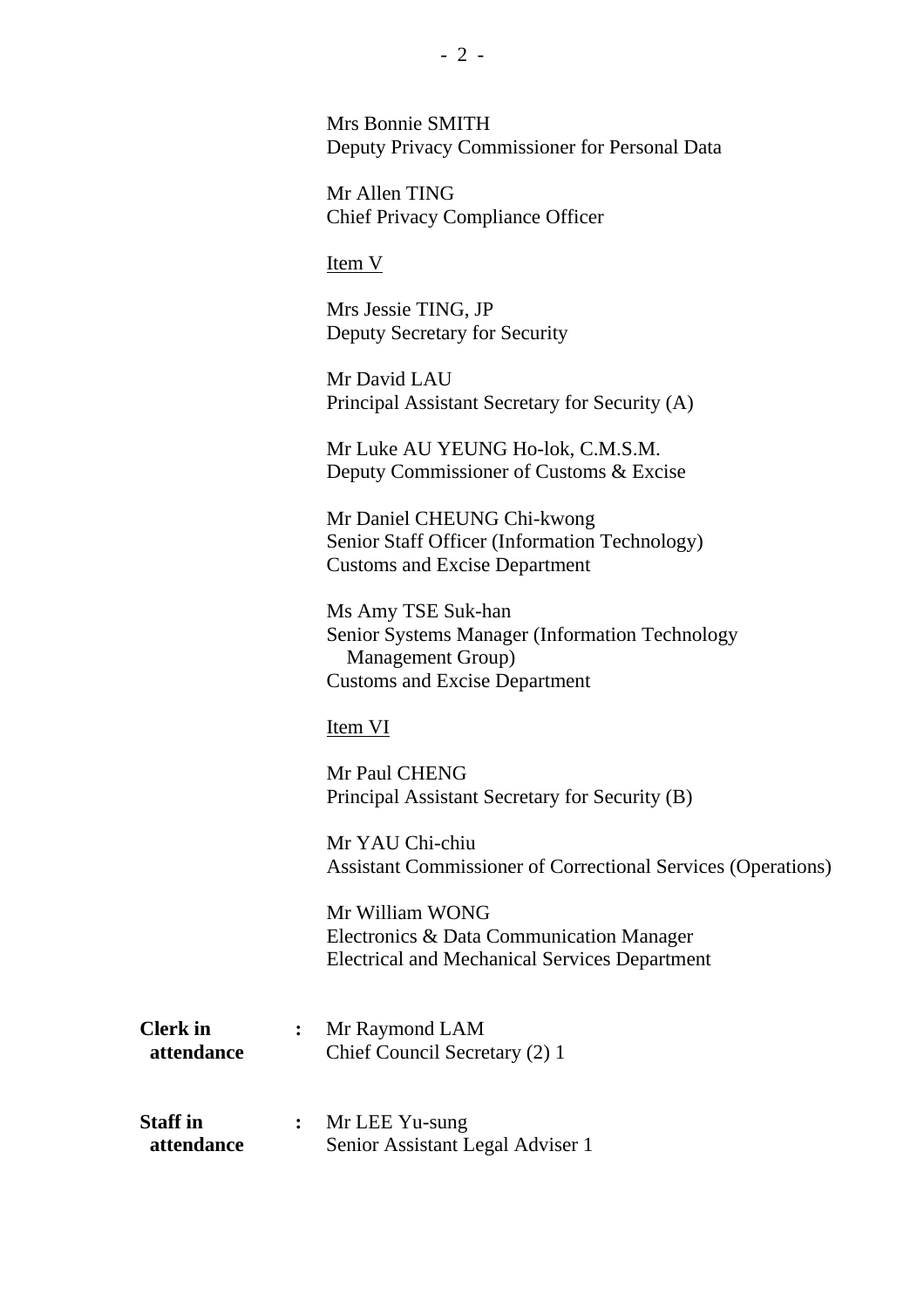Mr YICK Wing-kin Assistant Legal Adviser 8

Miss Josephine SO Senior Council Secretary (2) 1

Miss Florence WONG Senior Council Secretary (2) 5

Miss Helen DIN Legislative Assistant (2) 1

#### Action

Admin

#### **I. Confirmation of minutes of previous meeting**  (LC Paper No. CB(2)524/08-09)

The minutes of the special meeting held on 21 October 2008 were confirmed.

# **II. Information papers issued since the last meeting**

(LC Paper Nos. CB(2)473/08-09(01) and CB(2)489/08-09(01))

2. Members noted that the following papers had been issued since the last meeting -

- (a) a submission from Hong Kong Women's Coalition on Equal Opportunities on a recent case where a Police officer was accused of raping a young woman inside a Police station; and
- (b) a submission from 準來港婦女關注組 on issues relating to immigration control on Mainland pregnant women whose spouses are Hong Kong residents.

3. Ms Emily LAU referred to the submission from Hong Kong Women's Coalition on Equal Opportunities and asked whether follow-up actions would be taken by the Panel. The Chairman said that as agreed at the last meeting, prior to the receipt of the said submission, the Secretariat had written to request the Administration to provide information about the management and security of police stations in view of the media reports on a case in which a police officer was alleged to have raped a young woman inside a police station. Noting that a copy of the submission had been forwarded to the Administration, members agreed that the Administration should be requested to provide a written response to the views and concerns raised in the submission before the special meeting of the Panel scheduled for 21 January 2009. The Chairman said that as the Commissioner of Police (CP) would brief the Panel

- 3 -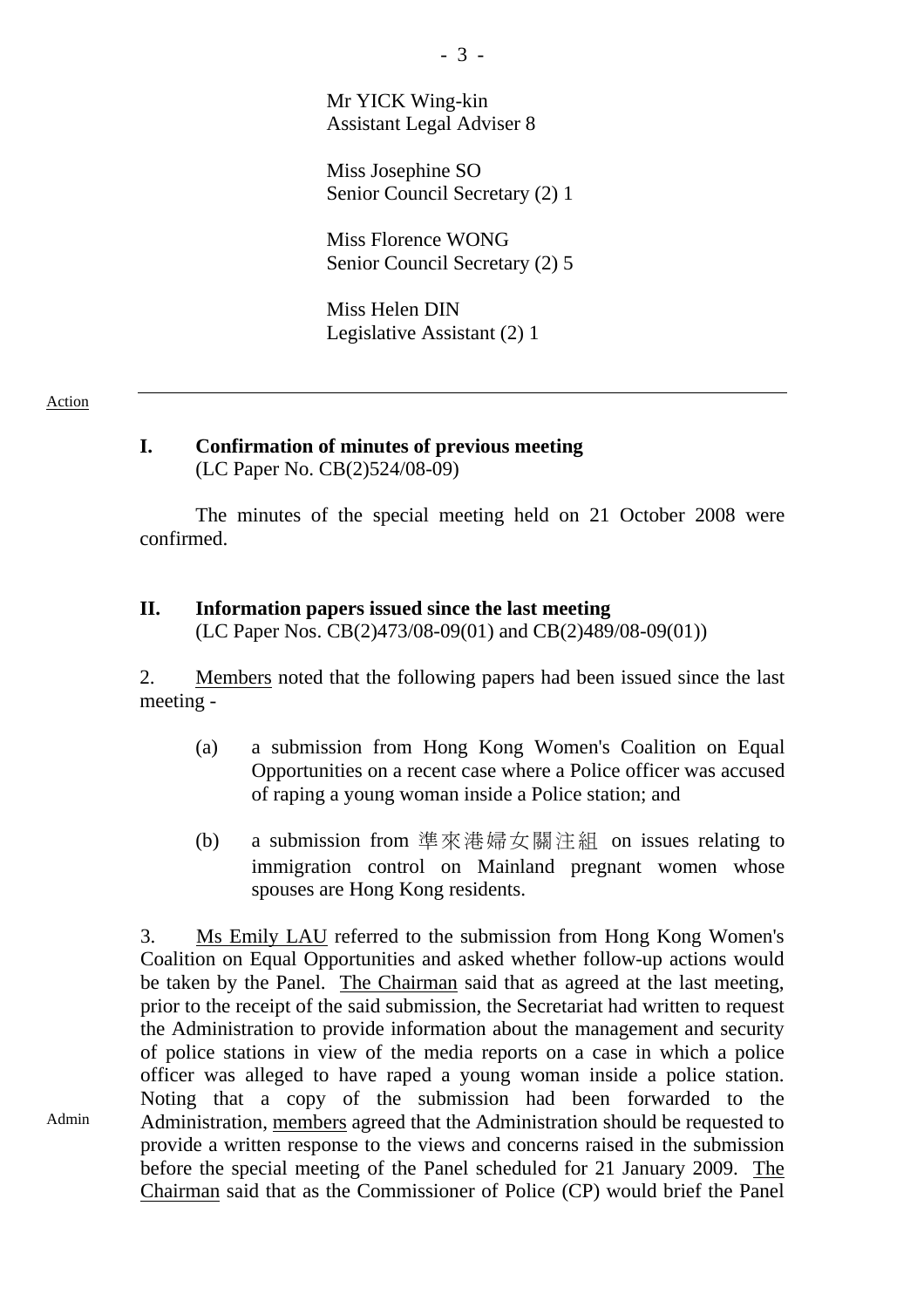on the crime situation in 2008 on 21 January 2009, members might consider following up the issue with CP at that meeting.

### **III. Date of next meeting and items for discussion**  (LC Paper Nos. CB(2)555/08-09(01) & (02))

### Regular meeting in February 2009

4. Members agreed that the following items would be discussed at the next regular meeting to be held on 3 February 2009 and the meeting time would be extended by 30 minutes and advanced to start at 2:00 pm -

- (a) Concluding observations of the Committee Against Torture on the second periodic report of the Hong Kong Special Administrative Region under the Convention Against Torture and Other Cruel, Inhuman or Degrading Treatment or Punishment;
- (b) Procurement of one mobile X-ray vehicle scanning system by the Customs and Excise Department;
- (c) Replacement of radio communications system for the Customs Drug Investigation Bureau of the Customs and Excise Department; and
- (d) Delegation of authority for the issuance of Fire Hazard Abatement Notice.

Members agreed that deputations which had provided views to the Committee Against Torture should be invited to give views on item (a).

# Regulation of indoor fireworks display

Admin 5. Ms Audrey EU expressed concern about the recent fatal nightclub blaze in Thailand, which was reported to have been caused by indoor fireworks display. She suggested that the Administration should be requested to provide information on the regulation of indoor fireworks display, especially those inside entertainment establishments, in Hong Kong and the measures adopted by the Administration to prevent the occurrence of such incidents in Hong Kong.

# **IV. Pilot Scheme on Express e-Channel**  (LC Paper Nos. CB(2)555/08-09(03) to (05))

6. Principal Assistant Secretary for Security (D) briefed members on the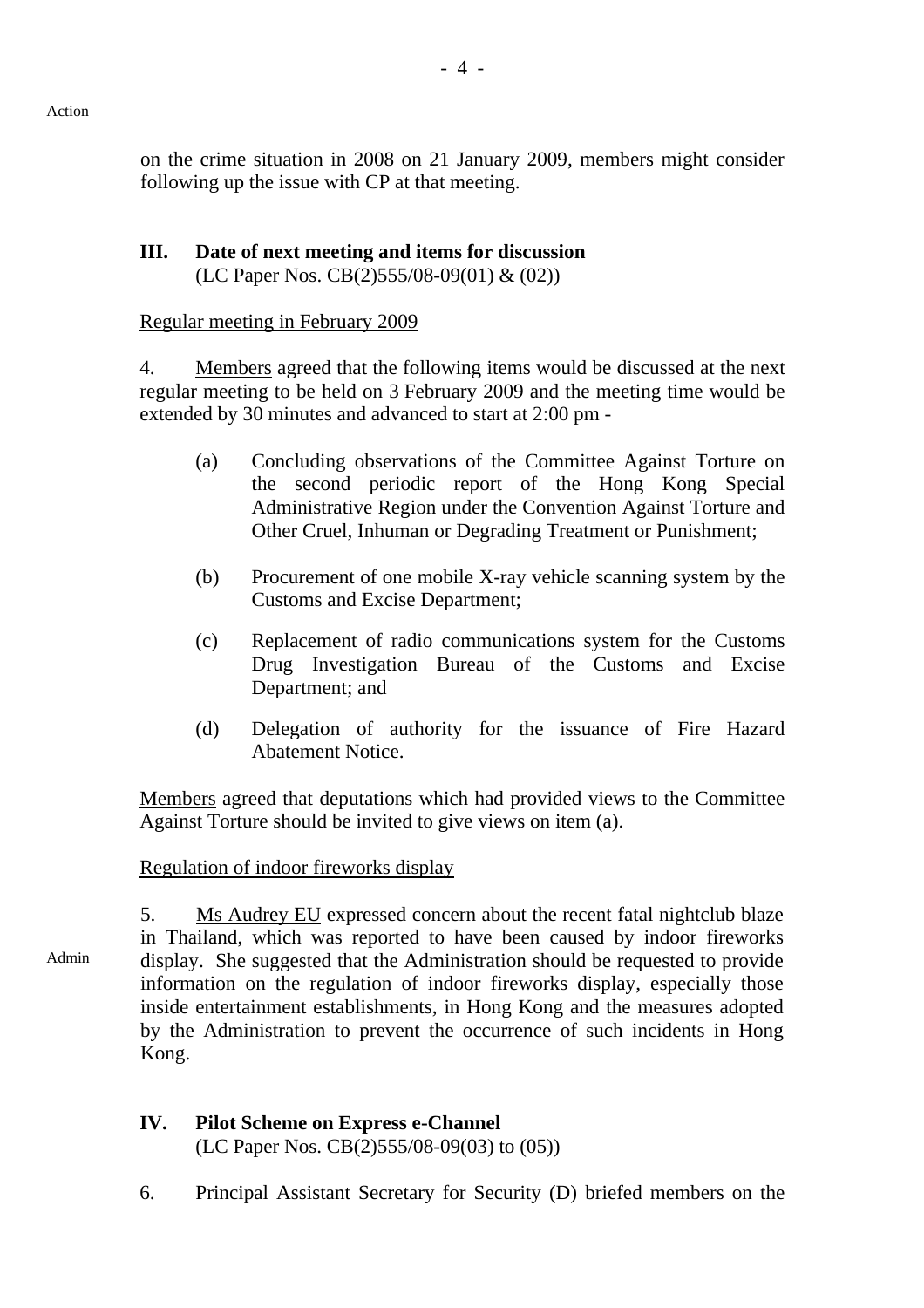plan of the Immigration Department (ImmD) to launch the pilot scheme on Express e-Channel in February 2009 at the Lo Wu Control Point (LWCP).

7. With the aid of powerpoint presentation, Assistant Director of Immigration (Information Systems) (AD of Imm) gave members an overview on Express e-Channels.

(*Post-meeting note*: The softcopy of the powerpoint presentation materials was issued to members vide LC Paper No. CB(2)599/08-09(01) on 6 January 2009.)

8. At the invitation of the Chairman, Deputy Privacy Commissioner for Personal Data (DPC) highlighted the views of the Privacy Commissioner for Personal Data (PC) on the implementation of the pilot scheme on Express e-Channel.

9. Responding to Mr IP Kwok-him's enquiries about the enrolment and clearance processes with the use of Express e-Channels, AD of Imm explained that -

- (a) ImmD intended to commence the pilot scheme on Express e-Channel in February 2009 at LWCP. As enrolment for using Express e-Channels needed to be done through designated e-Channels, 10 enrolment e-Channels would be installed at LWCP for such purpose;
- (b) after enrolment into the scheme, passengers could complete the clearance procedures through one of the 10 Express e-Channels. ImmD would set up overhead display boards and sign-posts to indicate clearly the locations of the enrolment e-Channels and Express e-Channels;
- (c) enrolment was a one-off exercise. Passengers already enrolled for using Express e-Channels would not be required to register again even if the service was to be extended to other control points in future; and
- (d) ImmD would make available leaflets, posters and videos explaining the enrolment process and the data to be retrieved and stored. Staff of ImmD would be deployed to assist users in enrolling for and using Express e-Channels.

10. Mr IP Kwok-him said that to his knowledge, a small percentage of Hong Kong residents (about 0.7%) could not use their smart identity cards for automated immigration clearance through the e-Channel system due to fingerprint recognition problem. He asked whether the Administration had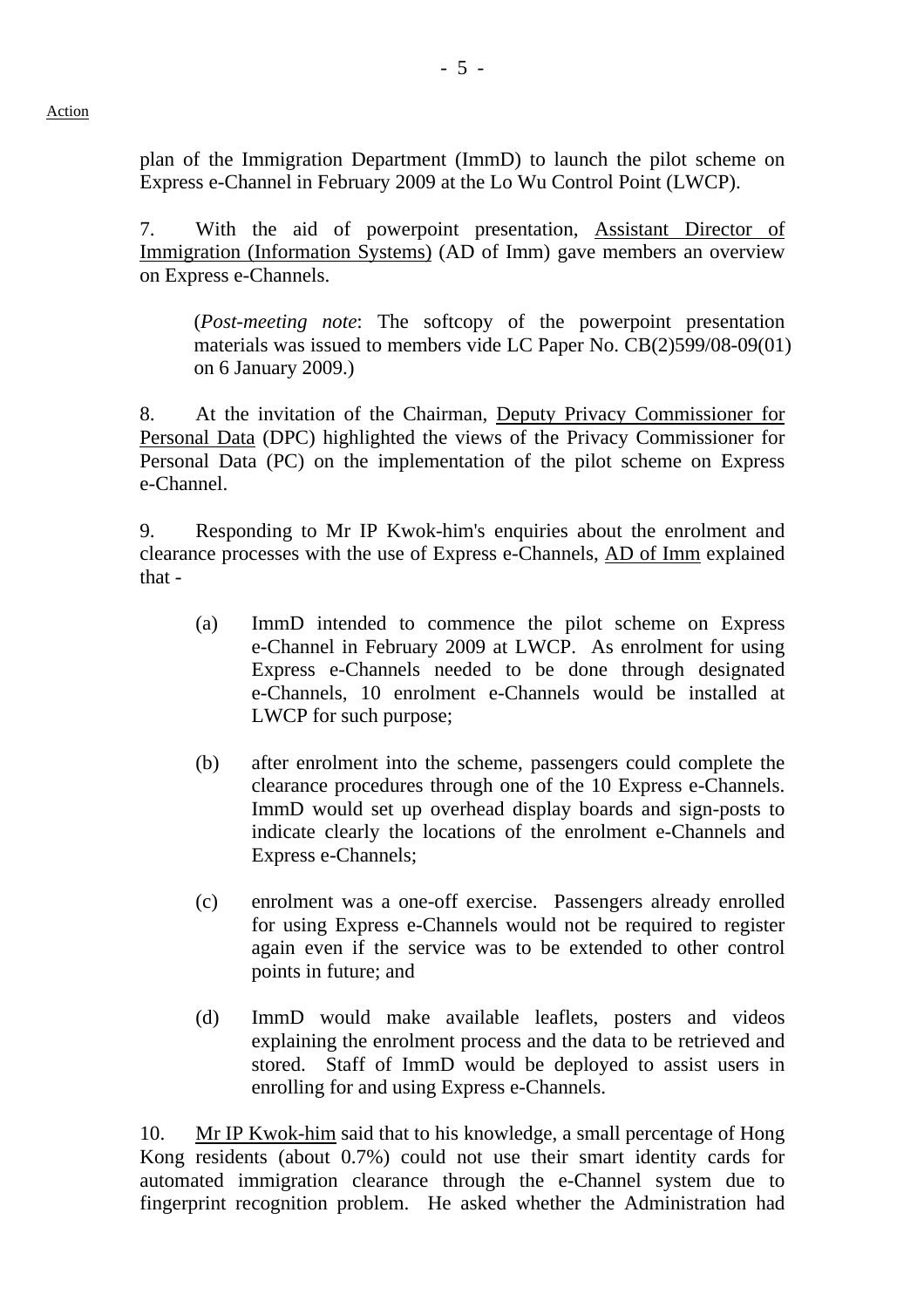estimated the number of people who could not use automated immigration clearance at Express e-Channels, and whether measures would be introduced to reduce failure in fingerprint verification.

11. AD of Imm responded that some people with blurred fingerprints might have difficulty in using e-Channels. It was because the fingerprint scanner used on the spot might not be able to capture a good fingerprint image. In some circumstances, for example, when the weather was dry, the fingerprint identification problem was more distinct. Statistics showed that less than 1% of smart identity card holders had such a problem.

12. Ms Audrey EU said that she had experienced difficulties in using the e-Channels due to fingerprint recognition problem. Noting that some 1% of smart identity card holders were affected, she expressed concern as to whether the Administration would adopt measures to improve the present situation. She asked under what circumstances the Express e-Channel service would delay rather than expedite the clearance process. She also asked about the kind of personal data that would be retrieved and stored in ImmD's back-end servers should a smart identity card holder opt to enrol for using Express e-Channels, and how ImmD would ensure that information newly added to the chip of the Hong Kong smart identity card could be updated to the database kept in the servers. She also asked about the procedures for participants to withdraw from using Express e-Channels.

- 13. In response, AD of Imm made the following points
	- (a) when a passenger inserted his identity card into the card reader at an enrolment e-Channel, the passenger would be invited to give his consent regarding the transfer and storage of his personal data. The relevant data required for performing self-service immigration clearance through Express e-Channels, which were stored in the chip of his Hong Kong smart identity card, included Hong Kong identity card number, name, sex, date of birth, date of registration of the identity card, status of Hong Kong residency and fingerprint templates. On obtaining the passenger's consent, these data would then be transferred via a closed and secure network to ImmD's back-end servers for storage. New information thereafter added to the chip of the passenger's smart identity card, except updated information on limit of stay, would not be required for immigration clearance purpose through the Express e-Channel system;
	- (b) at an Express e-Channel, the fingerprint captured by the scanner on the spot would be verified against the fingerprint template stored in the back-end servers at LWCP instead of the chip of a smart identity card. Since retrieving information from the back-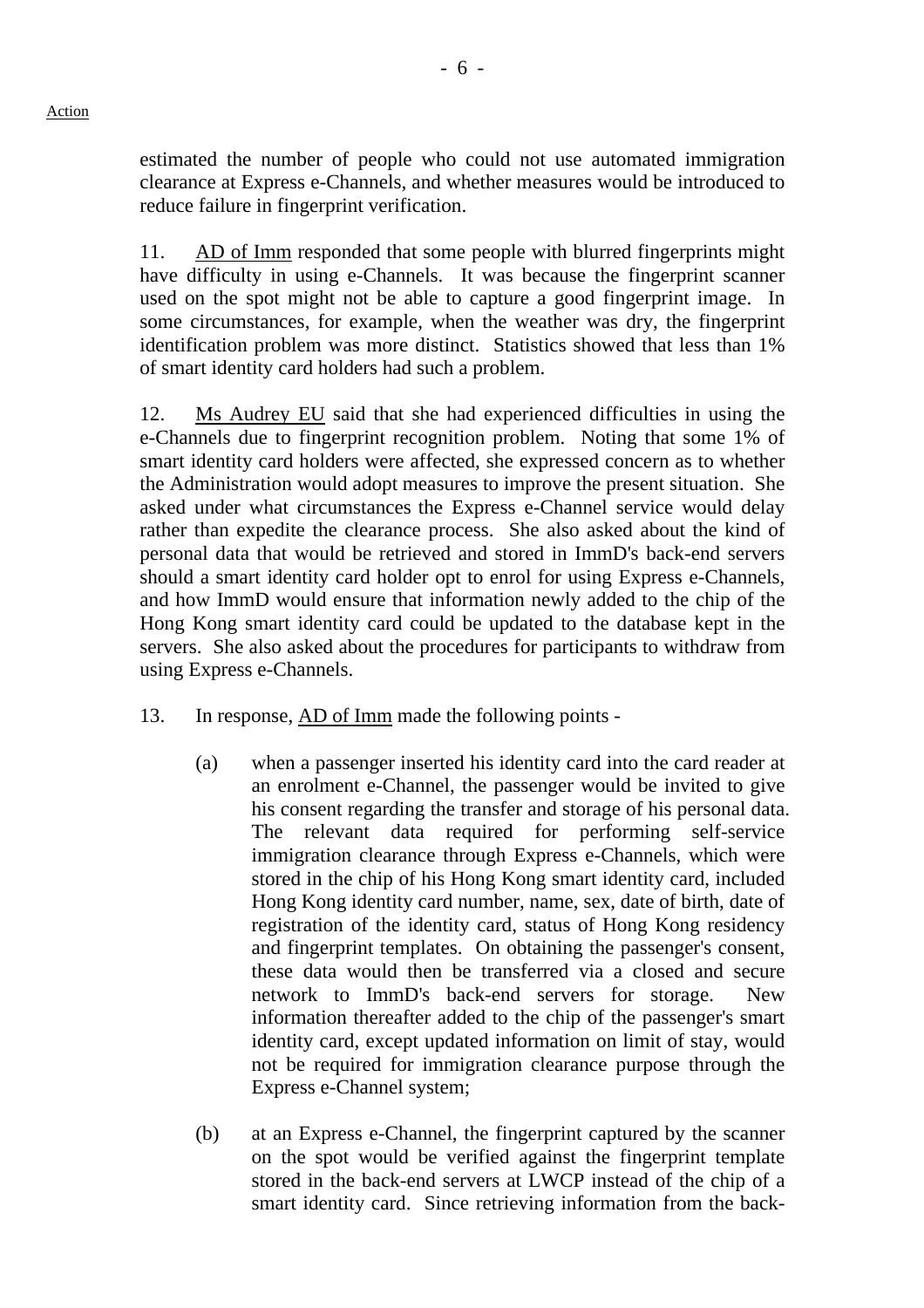end servers was faster, the clearance process involving Express e-Channels would take a shorter time as compared with traditional e-Channels. Express e-Channels would shorten the processing time by about four seconds;

- (c) to address the problem associated with fingerprint capturing and matching, ImmD was exploring the feasibility of using optical fingerprint scanners in order to get good fingerprint image. ImmD was in the process of testing these devices. If optical fingerprint scanners were found to be more effective, ImmD would consider wider use, by phases, of these devices in other boundary control points; and
- (d) a passenger who had given consent to enrol in the Express e-Channel system might withdraw from the scheme by completing and returning to ImmD a purposely designed form. On receipt of his written notice, ImmD would delete the relevant data stored in the back-end servers.

14. Noting from the paper provided by the Office of the Privacy Commissioner for Personal Data that ImmD had appointed an independent contractor to carry out a security audit on its information technology (IT) system, the Deputy Chairman asked whether the IT Security Report issued by the contractor on 15 September 2006 proved to the satisfaction of PC that ImmD had put in place sufficient measures to protect data privacy in launching the pilot scheme on Express e-Channel. He also asked about the difference in terms of security level between the existing e-Channel system and the Express e-Channel system.

- 15. DPC and AD of Imm responded that
	- (a) the security audit was carried out by an independent contractor. After examination of the said report, PC was of the view that the privacy concerns appeared to have been properly addressed in the system design of the Express e-Channel system;
	- (b) ImmD had commenced another round of IT security audit in December 2008 to confirm that the security of the system and data as well as access control were in compliance with the Government's security requirements and the personal data protection principles under the Personal Data (Privacy) Ordinance; and
	- (c) the security level of the new system would be comparable to that of the e-Channel system. The authentication procedures built into the e-Channel system in relation to retrieval of fingerprint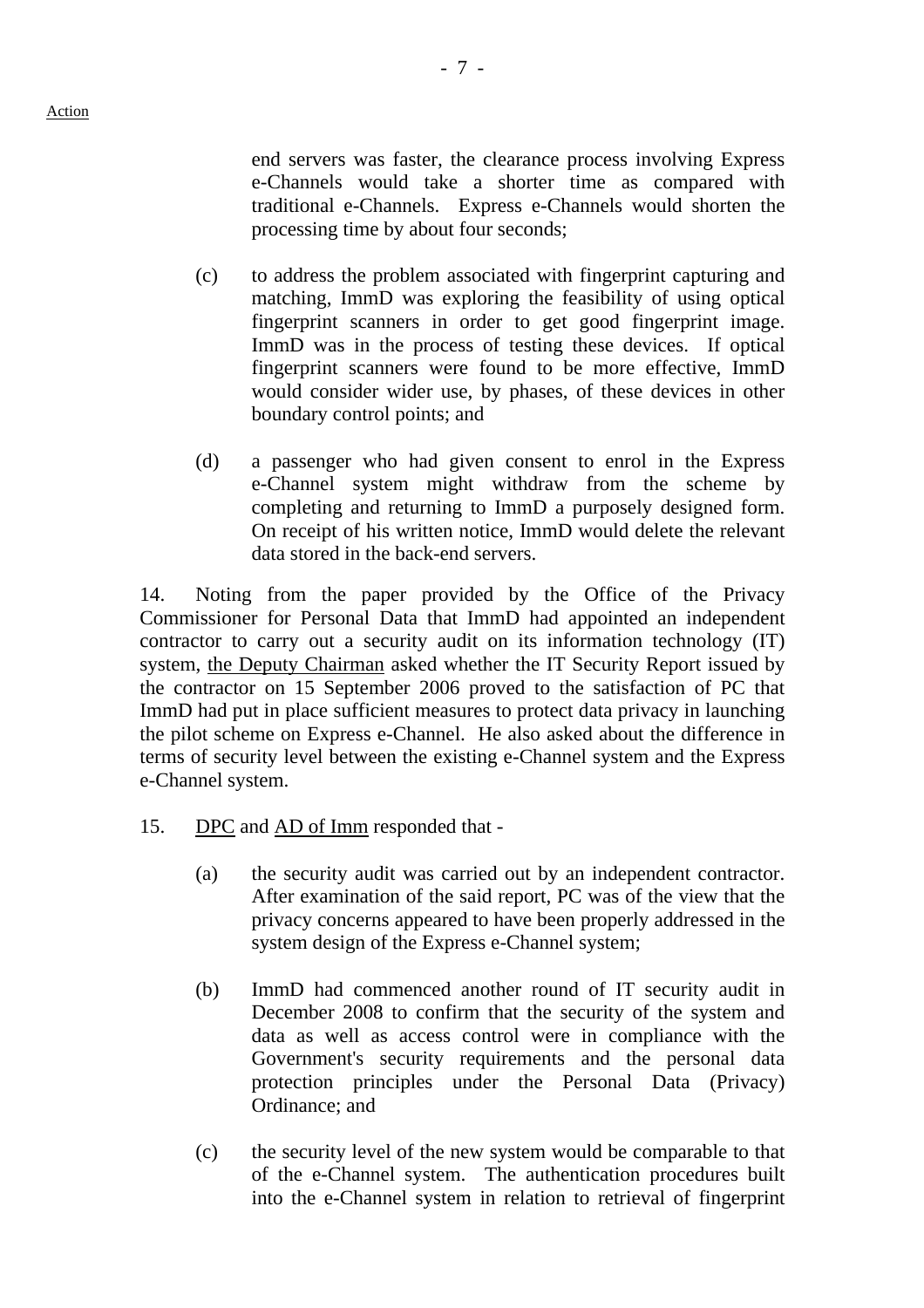template and identity verification were strict security measures to safeguard the security of data and protect them from unauthorized access or change. Regarding the Express e-Channel system, the back-end servers would be installed at computer rooms purposebuilt in compliance with the relevant security requirements. Only authorized officers of the rank of Immigration Officer or above could gain access to the data at designated computer terminals. The new system would keep records of all access to the database for security auditing. Moreover, the computer system of ImmD would have intrusion detection system to prevent hacking and intrusion.

16. Mr LEUNG Kwok-hung asked about the merits of using Express e-Channels. He also asked whether the installation of optical fingerprint scanners in all boundary control points could be advanced to facilitate passengers with blurred fingerprints to undergo self-service immigration clearance. In his view, the procedures for de-registration from the Express e-Channel scheme were too cumbersome and time-consuming. He enquired whether withdrawal could be done at self-service enrolment e-Channels.

17. In response, AD of Imm said that statistics showed that there had been a significant growth in the volume of passenger traffic at LWCP, and about 15 000 passengers were daily users of the e-Channel system. As Express e-Channels could shorten the processing time for immigration clearance by about four seconds for each passenger, the installation of Express e-Channels at boundary control points would help enhance the handling capacity of the control points. As a trial measure to improve the flow of cross-boundary passengers, a small quantity of optical fingerprint scanners had been installed at LWCP. Passengers who persistently had difficulties in using the e-Channels due to fingerprint recognition problem could visit the enrolment office located at LWCP to provide better fingerprint image for future verification purpose at the Express e-Channel. Regarding the procedures for de-registration, AD of Imm said that ImmD would review the experience of the pilot scheme in the second half of 2009. The number of withdrawals would be considered in assessing the suitability of extending Express e-Channels to other control points.

18. Mr CHAN Hak-kan said that many past incidents indicated that the major cause of data leakage was a lack of awareness and understanding among the staff of the security regulations and the risk of compromising personal data. He sought information on the safeguards to be put in place to ensure that data stored in the back-end servers at LWCP were afforded appropriate protection.

19. The Deputy Chairman and Mr LEUNG Kwok-hung shared Mr CHAN Hak-kan's concern about system control and security. Mr LEUNG expressed concern about the rank of the officers authorized to enter the computer rooms.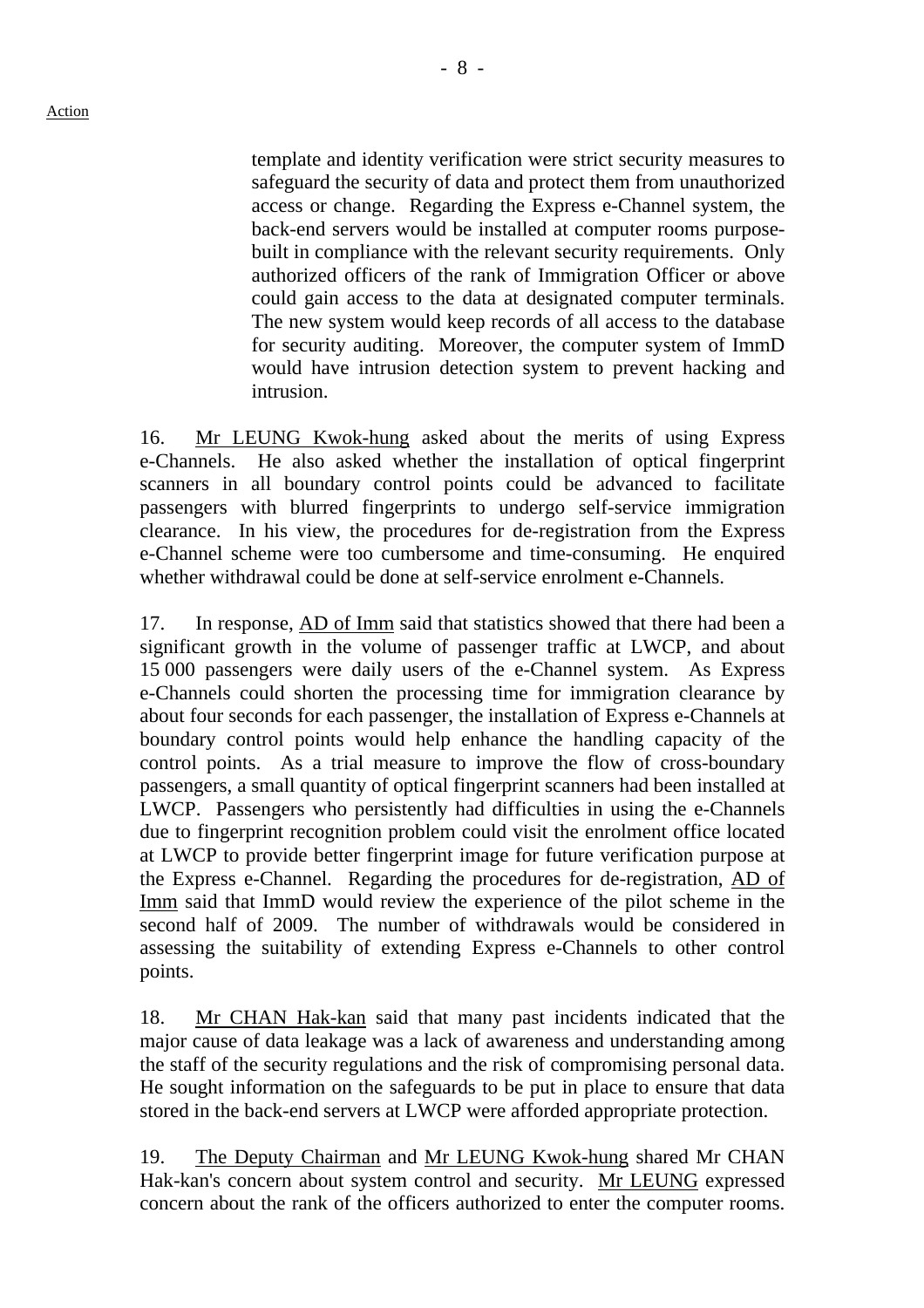He held the view that officers should be permitted entry under strict conditions. Steps required to be taken before an officer was permitted entry to the computer room located at the Immigration Headquarters, such as identity verification by means of iris recognition, had to be adopted at LWCP. The Deputy Chairman asked about the chance of information leakage when fingerprint templates captured by the scanners on the spot were stored in the back-end servers at LWCP.

20. AD of Imm responded that the previous case of leakage of confidential information held by ImmD involved an Immigration Officer who had copied some document files which he prepared during work to his personal computer at home and thereafter the leakage of documents containing identifiable personal data on the Internet through Foxy, a peer-to-peer file sharing application. After the incident, all staff members of ImmD were immediately reminded to remove relevant file documents and file sharing applications from their computers at home. To enhance staff awareness, relevant security guidelines and regulations on data protection and the proper handling of personal data were circulated to all immigration staff. AD of Imm stressed that ImmD attached great importance to the protection of personal data privacy. The Express e-Channel system would be subject to strict security measures as specified in paragraph 8 of the Administration's paper. Apart from the use of security token, password and user name, personal particulars would be encrypted before storage in the servers. Furthermore, the servers at LWCP were installed at computer rooms purpose-built in compliance with the relevant security requirements. AD of Imm assured members that there was no question of data leakage from back-end servers. As USB connectivity was not provided in the design of the system, all personal data stored in the servers, including fingerprint templates encoded in strings of binary digits, could not be downloaded to portable electronic storage devices.

21. Mr CHAN Hak-kan pointed out that the traditional immigration counters at most control points were located at the far end of the arrival/ departure halls. He considered that it was very inconvenient to travellers, especially the elderly who might not know how to use the automated passenger clearance system. Mr CHAN suggested that ImmD should consider relocating some traditional counters to the inner part of the arrival/departure halls to facilitate passengers who used traditional counters. AD of Imm noted the suggestion.

22. Ms Emily LAU shared the view that ImmD should adopt appropriate measures to protect the personal data stored in the back-end servers against unauthorized access or disclosure. She asked whether and when the pilot scheme on Express e-Channel would be extended to other boundary control points.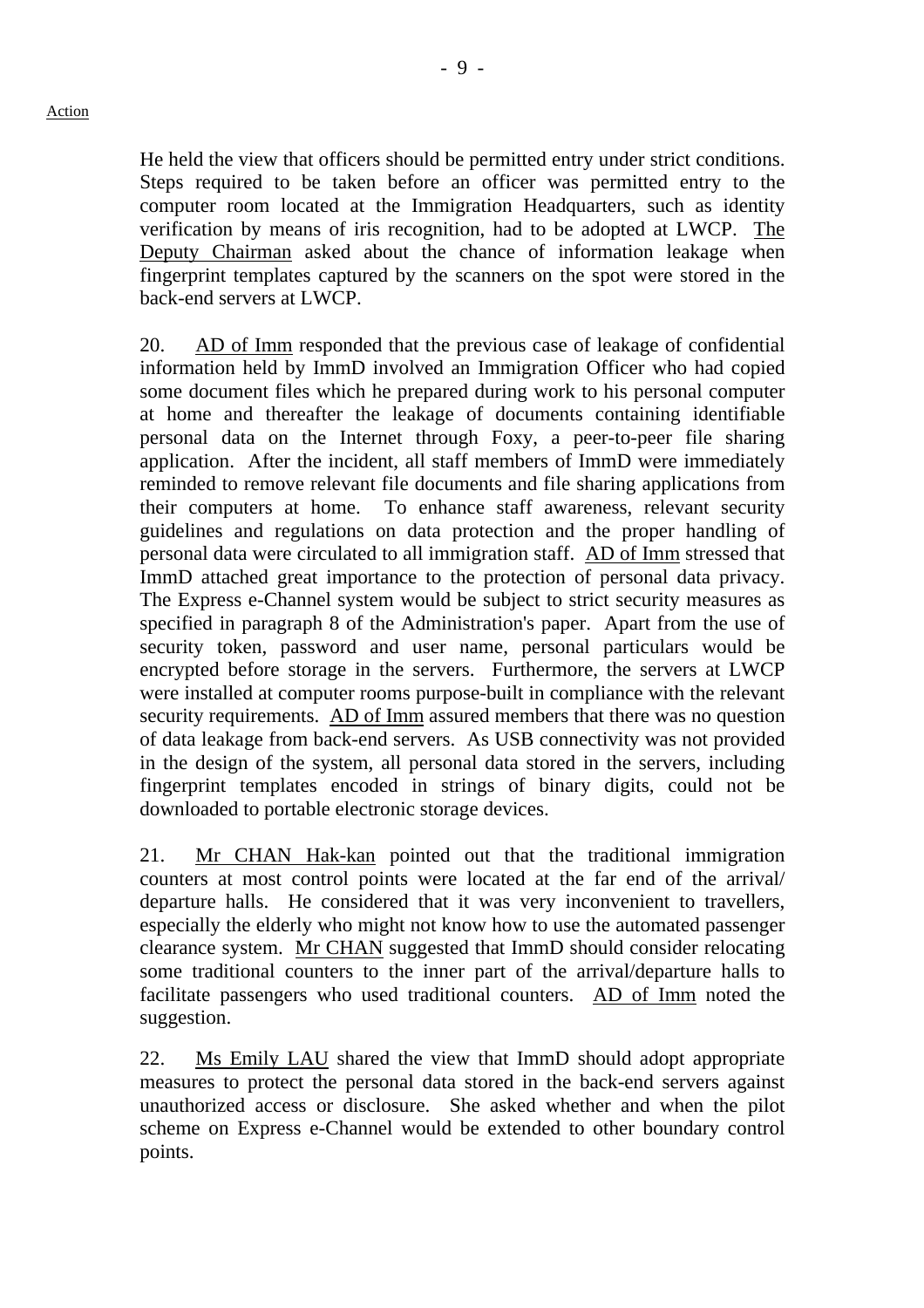Admin

23. AD of Imm responded that ImmD would review the pilot scheme in the second half of 2009. ImmD estimated that some 600 000 frequent travellers, who made cross-boundary journeys to and from LWCP at least once in every two weeks, might find it easier and more convenient to perform self-service immigration clearance through Express e-Channels and hence opt to enrol for the service. If the service was well received by the public, the Administration would consider extending the scheme to other control points. Ms Emily LAU requested that the Administration should provide the Panel with the findings of the review once available.

24. In reply to Ms Emily LAU's enquiry about the practice in other places, AD of Imm said that some cities and countries, including Shenzhen, the United Kingdom (UK) and the Netherlands, had adopted automated passenger clearance systems similar to Express e-Channels to expedite passenger clearance. While the authentication systems in UK and the Netherlands engaged the use of iris data, the Shenzhen side verified a person's identity by fingerprint authentication. All these cities and countries allowed passengers to use the express automated passenger clearance system on enrolment.

25. Mr LEUNG Kwok-hung was concerned whether ImmD would reduce its frontline manpower following the implementation of Express e-Channels. AD of Imm responded that although the installation of Express e-Channels could help increase the overall passenger throughput at LWCP, the department had no plan to reduce the immigration staff manpower because there was no change to the present manning ratio of the gate-keepers.

# **V. Implementation of Information System Strategy Projects for the Customs and Excise Department**  (LC Paper No. CB(2)555/08-09(06))

26. Deputy Secretary for Security (DS for S) briefed members on the Administration's proposal to implement five Information System Strategy (ISS) projects by the Customs and Excise Department (C&ED), as detailed in the Administration's paper.

27. Ms Emily LAU expressed support for the proposal of C&ED to implement the ISS projects. Referring to some past cases involving leakage of personal data held by government bureaux/departments, Ms LAU expressed grave concern about information security under the new systems. Noting that the ISS projects would assist Customs officers at remote offices/control points in carrying out their daily operations more efficiently, she sought detailed information in this regard.

28. In response, DS for S and Deputy Commissioner of Customs & Excise (DC of C&E) made the following points -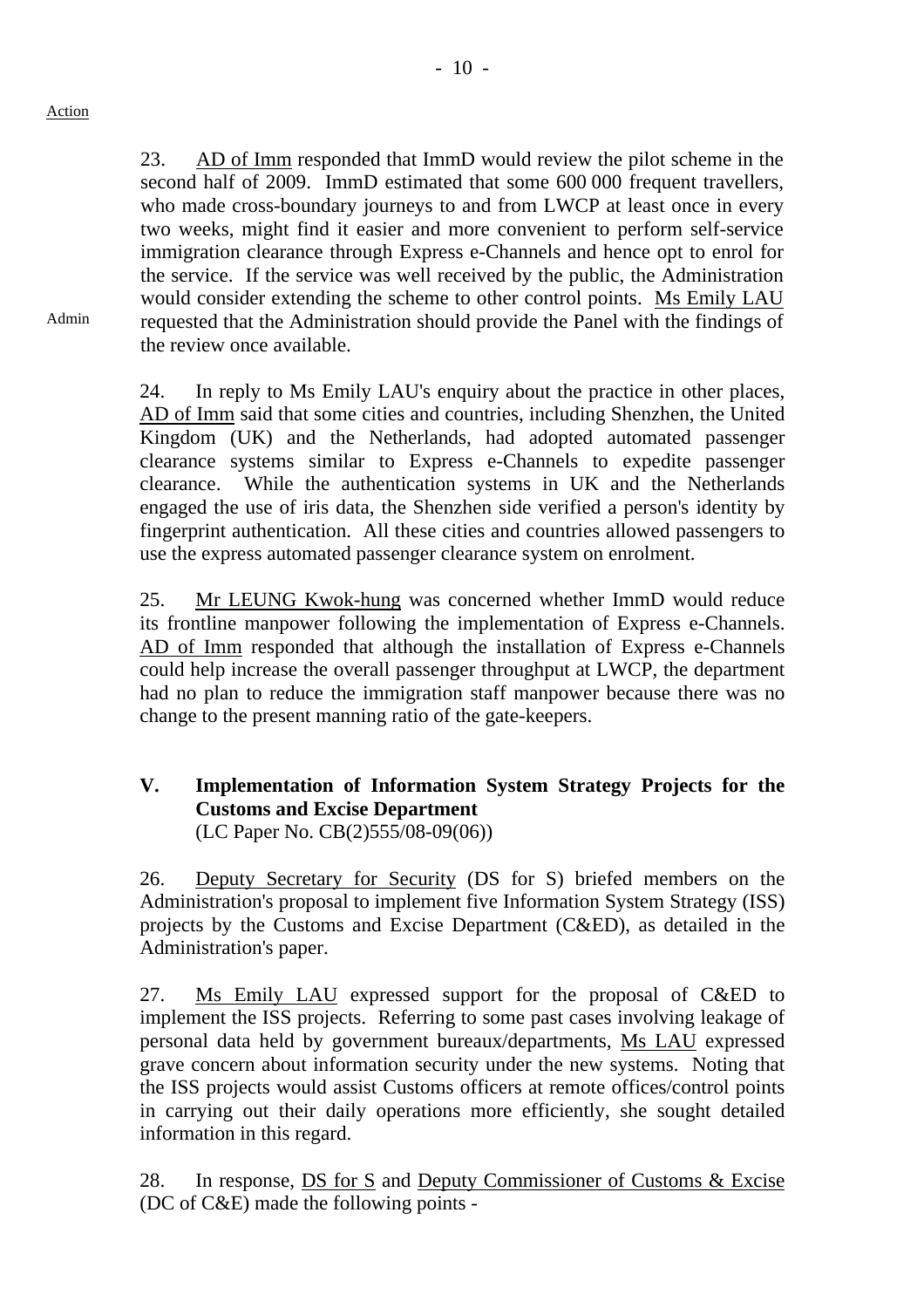- (a) following a number of cases involving leakage of personal data in government departments, the Administration had examined measures to enhance the way in which information security was managed and secured. As all the data leakage incidents involved some form of non-compliance with the information security requirements, additional attention would be paid to enhancing staff awareness and education in order to facilitate their compliance with the information security requirements. Measures taken by government bureaux/departments, including C&ED, included review of methods on processing, storing and protection of personal and classified data; re-circulation of relevant rules and guidelines; and conducting regular IT security risk assessment and audits;
- (b) the existing C&ED systems had no centralized management system for security administration. The current manual mode for security administration was inefficient and relatively risk-prone. In future, the new Network and Server Infrastructure would connect the backbone network infrastructure in the new Headquarters with offices at other locations, thus linking up all servers and workstations in C&ED. All C&ED users at remote locations would be provided with high-capacity network connection to support their daily operations. By enabling automatic updating of virus signature and software patches as well as configuration of workstation settings, the system security level of all networked servers and workstations would be enhanced;
- (c) the existing C&ED systems did not provide users with access to a single source of corporate data. For example, to perform background checks of trader information for risk assessment and enforcement, users needed to go through different systems with data stored in different formats. Historical operational data were stored in offline media in individual application systems. The data access process was time-consuming and thus adversely affected operational efficiency. It was difficult to perform data analysis in the absence of a single repository for corporate data. The future Central Information Repository System would serve as a central information repository that consolidated all operational data shared among various application systems in C&ED. The new System would not only allow timely access by C&ED staff to operational data to facilitate more efficient decision-making, but also be capable of performing analysis of the data stored in the repository; and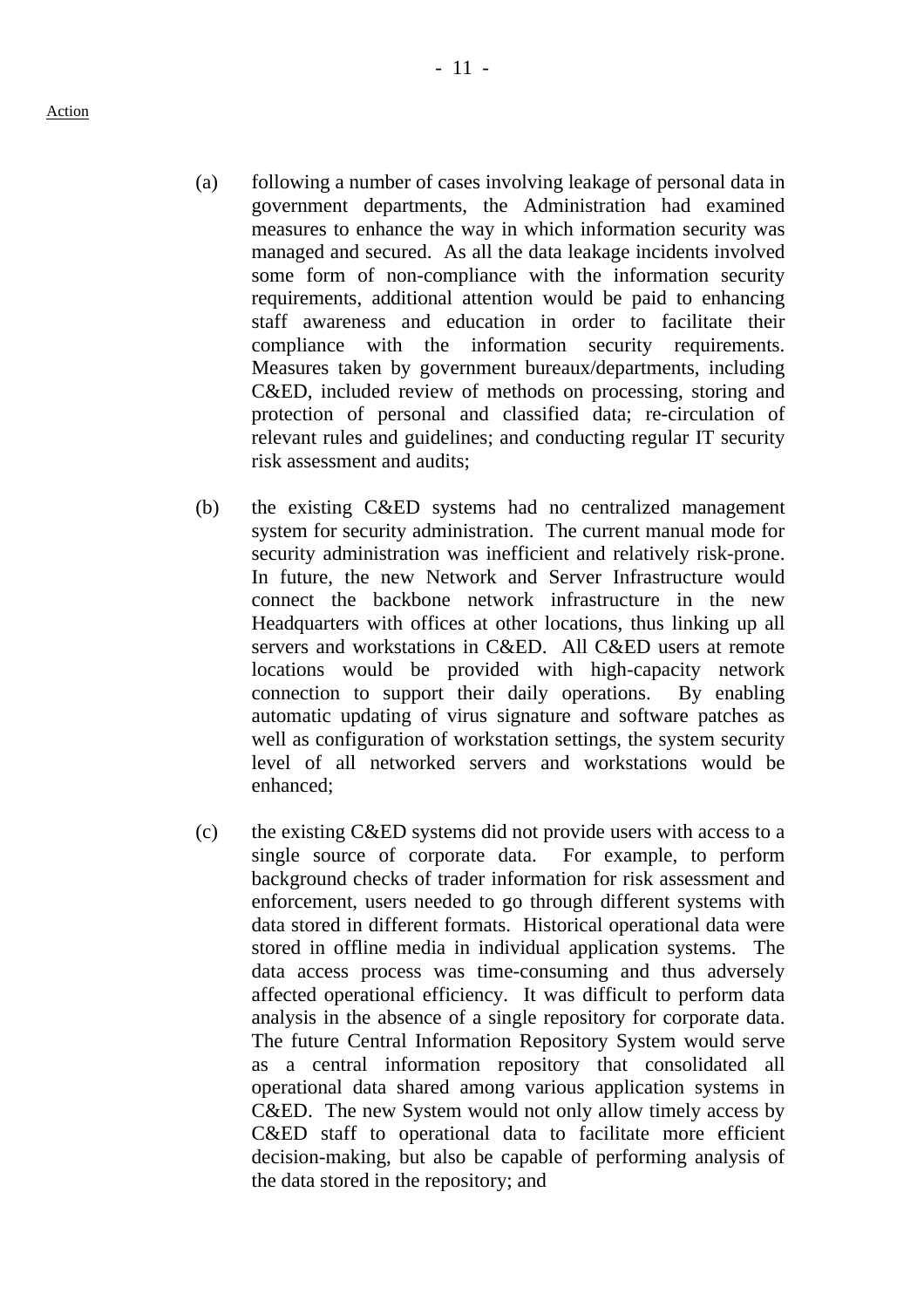Action

(d) the lack of a centralized and secured information exchange platform entailed extra effort in the exchange of operationally essential data between C&ED's systems and external systems, such as those in other government departments. This was operationally inefficient. The Secured Communications Gateway would enable secure and efficient exchange of operationally essential data between C&ED's computer systems and the systems in other partner government departments. It could also support secure data exchange with overseas customs counterparts.

29. Responding to the Deputy Chairman's enquiry about whether all data would only be kept at one location in future, DS for S explained that C&ED currently operated four data centres, i.e. two production data centres and two disaster recovery data centres, at different locations, which were costly to operate and maintain. The scattered data centres prevented the shared use of manpower, storage devices and system monitoring tools. The Centralized Data Centre project would consolidate the four existing data centres into two new data centres, including one primary data centre and one disaster recovery data centre. While the primary data centre would be installed at the new Customs Headquarters Building in North Point, the disaster recovery data centre would be located at C&ED's office in Harbour Building, Central. A backbone network infrastructure would be installed in the new Headquarters to support 24-hour operations of C&ED systems.

30. Noting that the new Secured Communications Gateway would provide C&ED with more efficient interfaces with the systems of other government departments and support information exchange between C&ED and its overseas customs counterparts, the Deputy Chairman asked about the frequency and merits of such exchange.

- 31. In response,  $DS$  for  $S$  and  $DC$  of  $C&E$  said that -
	- (a) over the decades, C&ED had developed its IT infrastructure and computer systems at different stages on a project-by-project basis without coordinated planning. As a result, there were various small-scale computer systems dedicated to serve specific user groups at different locations with limited sharing capacity. The existing C&ED systems did not provide users with access to a single source of corporate data as explained earlier. As C&ED's existing fragmented IT infrastructure limited the scope for enhancing its performance, there was a need to standardize the IT systems in C&ED;
	- (b) on customs clearance at control points, Customs officers often needed to cross-check information obtained from other sources. For example, for cargo clearance through the Land Boundary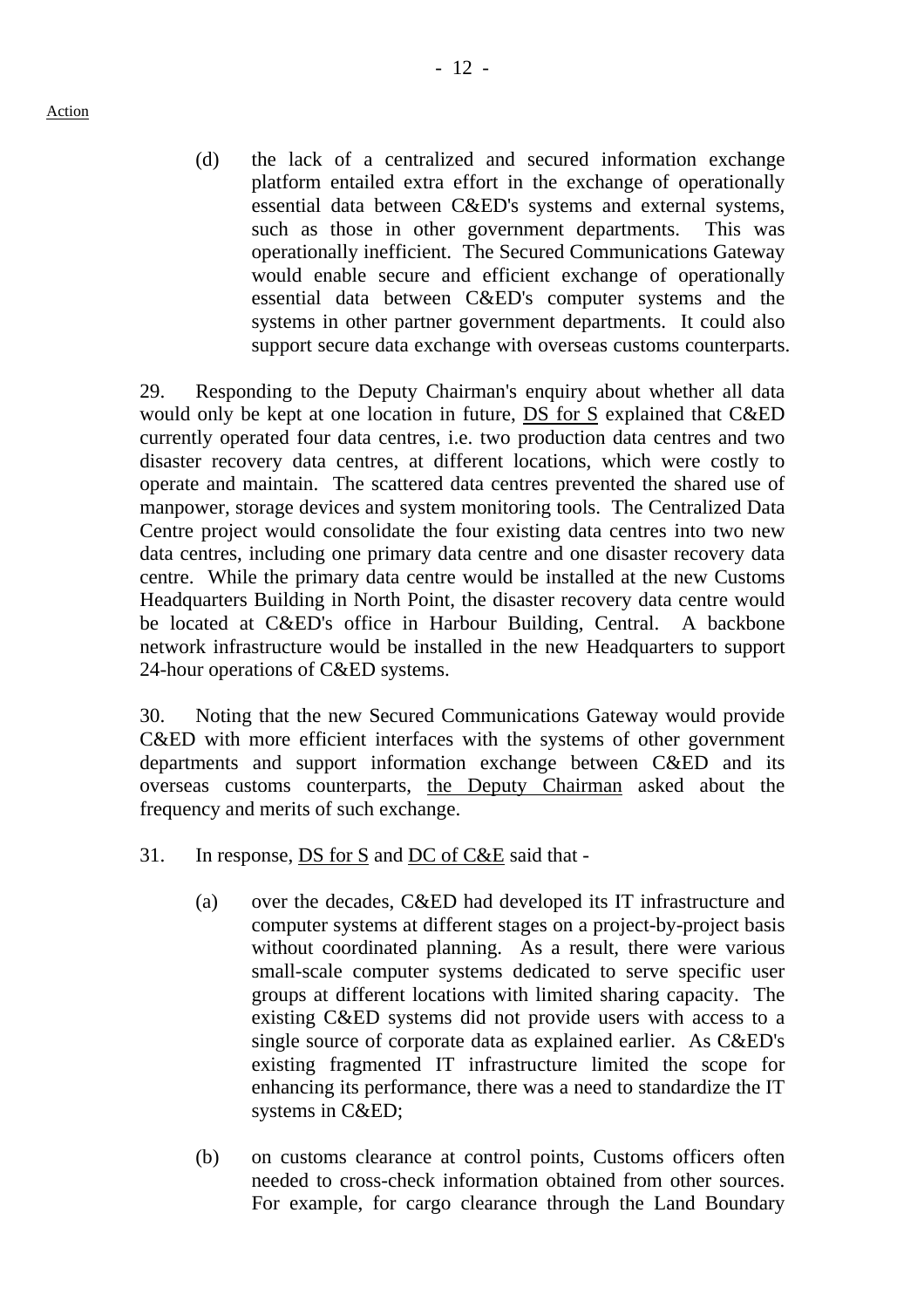System and the Automatic Vehicle Recognition System, the licence numbers of vehicles and particulars of drivers stored in the computer systems of the Transport Department (TD) had to be regularly updated to C&ED's system, so as to facilitate the flow of goods and vehicles. The new Secured Communications Gateway was capable of supporting secure information exchange between C&ED and TD; and

(c) although information exchange with overseas customs counterparts was not frequent, the proposed Secured Communications Gateway would provide a secure platform for efficient exchange of operationally essential data with other external parties, if so required. This would enhance C&ED's capability to detect and combat smuggling activities and transnational crimes.

32. The Chairman concluded that the Panel did not object to the submission of the proposal to the Finance Committee for funding approval.

# **VI. Replacement of the radio communication system of the Correctional Services Department**  (LC Paper No. CB(2)555/08-09(07))

33. Members noted the Administration's proposal to replace the existing analogue radio communications system of the Correctional Services Department (CSD) with a new digital system, as detailed in the Administration's paper.

34. The Deputy Chairman said that he supported the proposal to replace CSD's existing analogue radio communications system with a new digital one. Noting the high investment cost of the new system and the normal serviceable life of a radio communications system being 10 to 12 years, he enquired about the expected serviceable life of the new system, and whether there were ways to extend the serviceable life of the new system to enhance its costeffectiveness.

35. Principal Assistant Secretary for Security (B) (PAS(S)B) and Electronics & Data Communication Manager, Electrical and Mechanical Services Department responded that the existing radio communications system of CSD comprised an Ultra High Frequency (UHF) system and a Very High Frequency (VHF) system. The UHF system served the communication needs of five penal institutions, while the remaining 19 institutions were covered by the VHF system. The two systems had been in use since 1992 and 1998 respectively, and they were approaching the end of their serviceable lives because the analogue technology was becoming obsolete. Moreover, the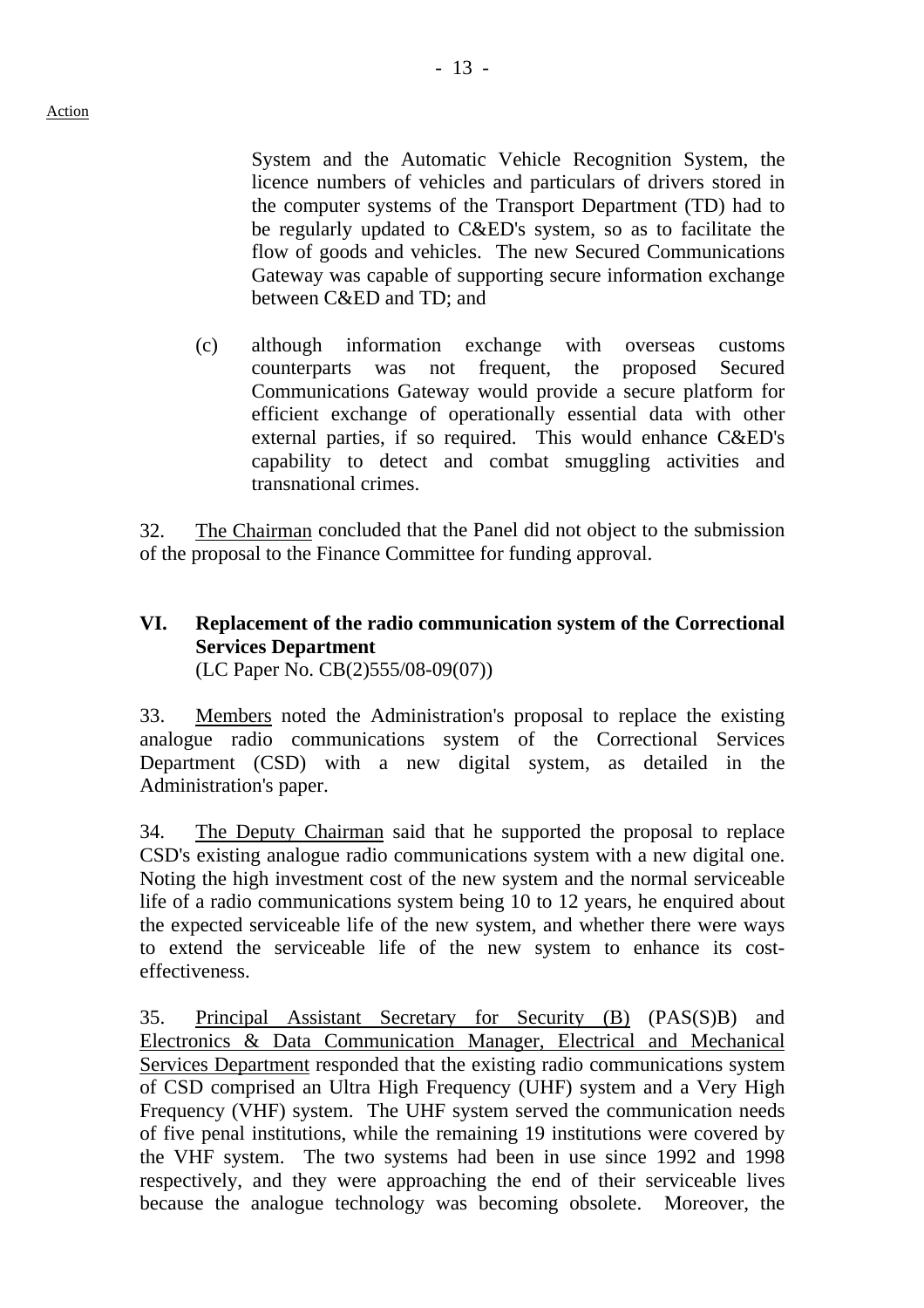systems could not be upgraded to cater for the future operational needs of CSD. It was also increasingly difficult to find spare parts for servicing the obsolete system. The maintenance cost of the system was expected to be high when more and more components become obsolete and had to be specially ordered from the supplier. PAS(S)B advised that the proposed system would bring about the following benefits -

- (a) the infrastructure of the proposed system would be built on open technological standards, which allowed the system to be further enhanced and developed in future to meet the changing operational needs of CSD;
- (b) the proposed system would offer improved voice quality and better protection against interference and interception;
- (c) the proposed system would cover all 24 penal institutions under CSD and enable more efficient communications among institutions; and
- (d) the digital technology to be employed in the proposed system was capable of reducing the impact of the shielding effect arising from strong building structure and improving indoor radio communication.

36. PAS(S)B said that in finalizing the design of the new system, suitable room for expansion would be reserved so that the capacity of the system could be enhanced in the light of the changing needs of CSD. As the digital technology would operate on open platform, CSD would have wider choice in case of upgrades or replacement of the system in future. This would help extend the serviceable life of the new system and its cost effectiveness.

37. Responding to the Deputy Chairman's concern about the performance of the existing analogue radio communications system, Assistant Commissioner of Correctional Services (Operations) advised that CSD had alternative communication fallback mode which could support the daily operations of penal institutions and ensure a reliable and secured means of communication among officers on site. He pointed out that most CSD officers on site were required to take up patrol and escort duties, and the use of portable radio handsets was their sole means of communication. CSD would consider acquiring additional radio transceivers to improve the radio coverage before the implementation of the proposed system by 2012.

38. Mr CHAN Hak-kan shared the view of the Deputy Chairman that the Administration should endeavour to extend the serviceable life of CSD's proposed radio communications system, since the new system involved an investment of \$101 million. He enquired about the implementation plan, and